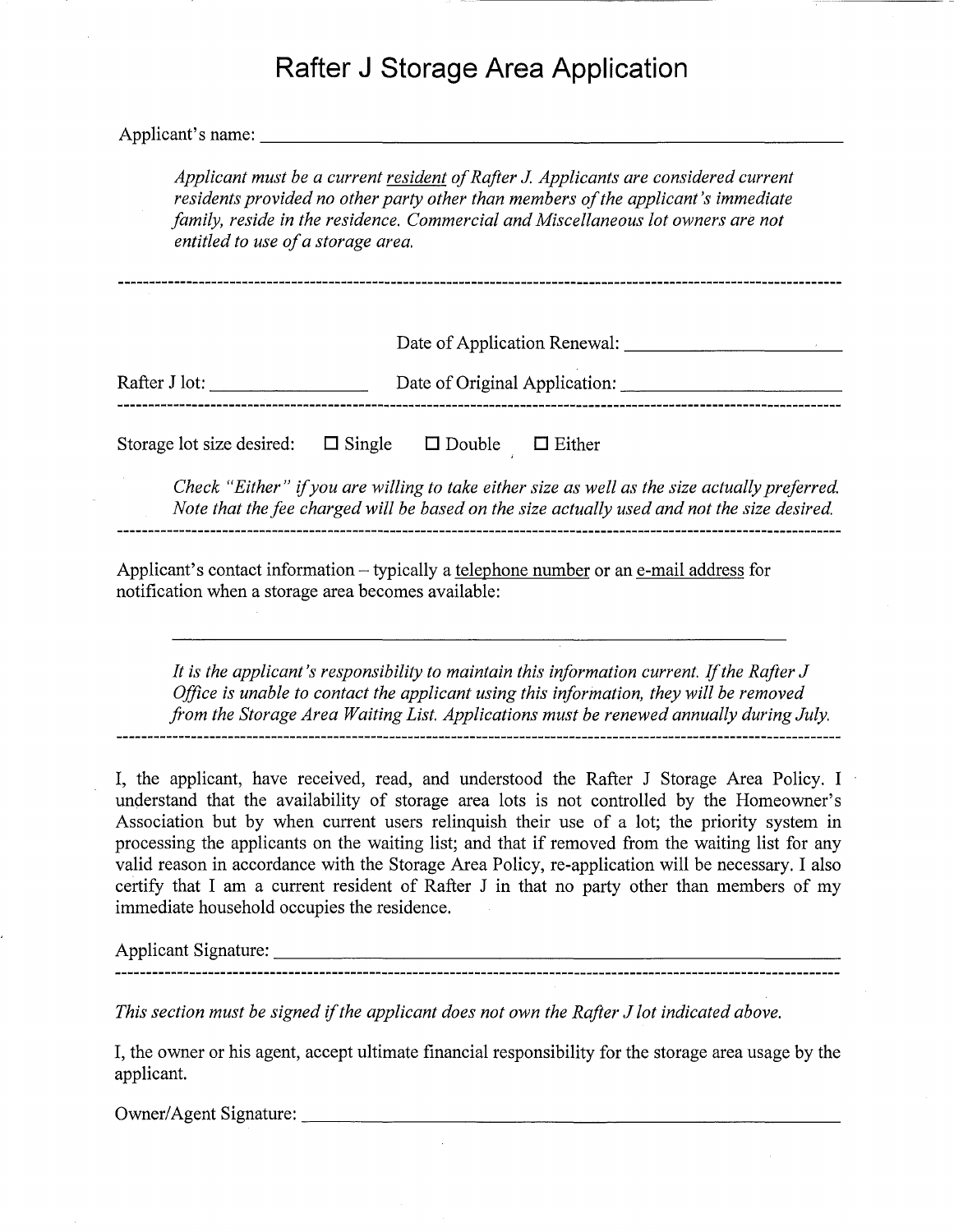## **Rafter J Ranch Homeowner's Association Storage Area Policy**

#### **A. Application**

This policy applies to the management of Rafter J lot 335. Article VIII, Section 2 of the Covenants, Conditions, and Restrictions for the Rafter J subdivision establishes the designation oflot 335. The storage area is provided as a convenience to the Rafter J residents and homeowners to facilitate ownership of recreational vehicles, trailers, other vehicles, and other items that cannot be stored at the primary residence in accordance with the Rafter J Covenants, Conditions, and Restrictions and the Rafter J Bylaws.

#### **B. Designation of Storage Area Sizes**

- 1. Lot 335 is subdivided into smaller storage areas for individual and separate use.
- 2. Each individual storage area shall be marked with a distinctive identifying number.
- 3. Each individual storage area is designated to be either a single or a double based on the area's size, location, accessibility, and other appropriate factors. The designation as a single or double shall be made by the Board of Directors usually upon recommendation by Rafter J Maintenance personnel.
	- a. Single Size Areas: 1-8,27,35,48-49,51,65-66,68-93, 107-108, & 120-125.
	- b. Double Size Areas: 9-26,28-34,36-47,50,52-64,67,94-106, & 109-119.

#### **C. Prohibited Items in the Storage Area**

- 1. All stored vehicles of types required by the state to be licensed shall display current tags and license.
- 2. No hazardous materials shall be stored in the Storage Area.
- 3. Dumping of oil or any other waste product or material is prohibited.

#### **D. Eligibility to Use a Storage Area**

- 1. Applications to use a storage area shall be accepted only from current Rafter J fulltime residents. Owners who do not reside in Rafter J full-time are eligible to apply for and use a storage area provided the residence is not occupied full-time by another party. Commercial lot owners are not eligible to use a storage area.
- 2. A single party may use a maximum of one storage area without regard to how many residential lots owned.
- 3. Sub-letting of storage areas is not permitted.

#### **E. Assignment** of User **to Storage Area**

1. Storage areas shall be assigned for use on a first-come, first-served basis. If more than one area is available, the user may choose which storage area to use and the user shall be assessed the normal fees associated with the storage area used.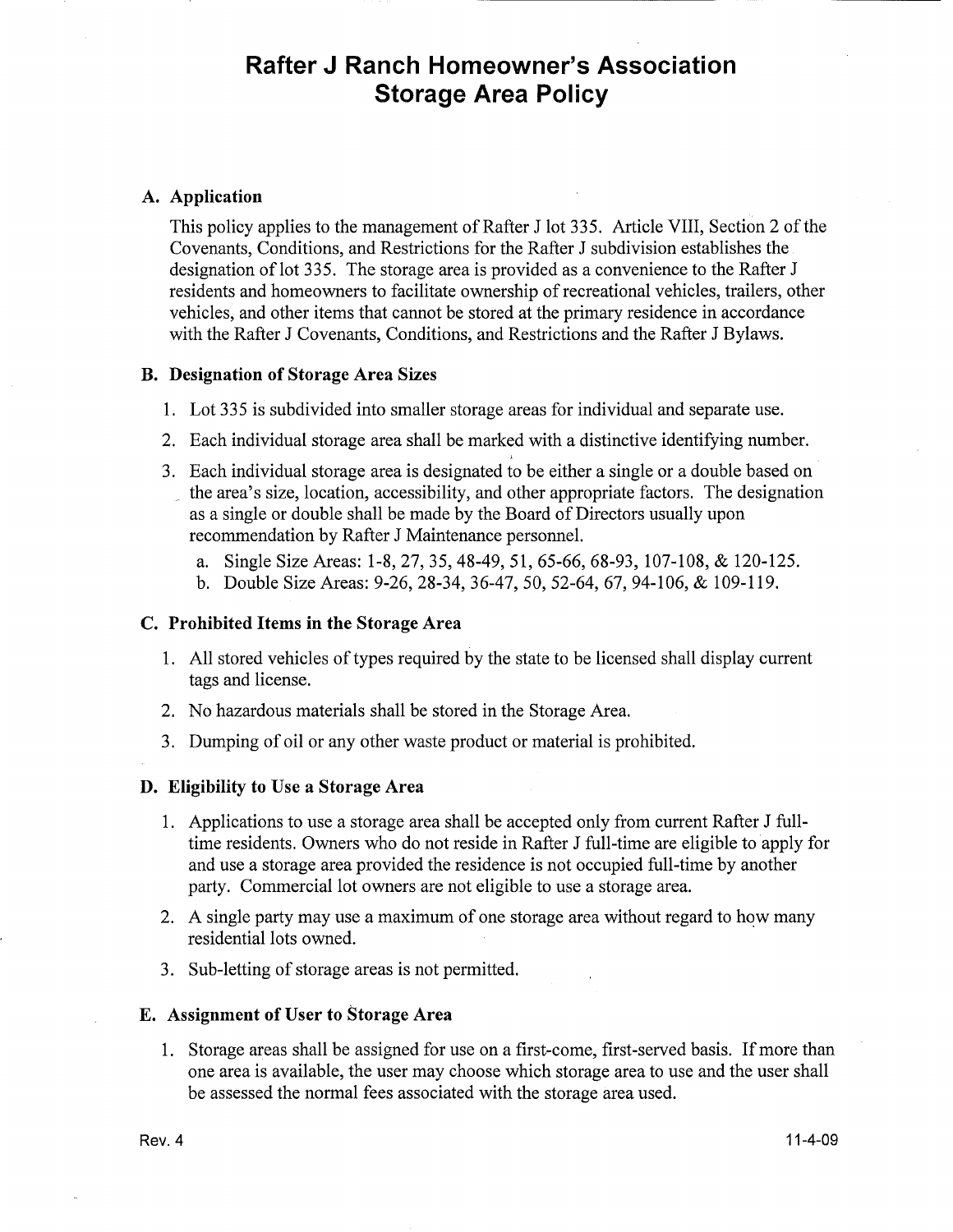- 2. If and when all storage areas are in use, applicants for use of a storage area shall be added to a waiting list after submitting a written application. The waiting list shall be managed as described in section F of this policy. Application forms are available on the Rafter J website or from the Rafter J Office.
- 3. Applications for use of a storage area shall be accepted only from applicants who are current residents of Rafter J. An applicant is considered a current resident provided no other party, other than the applicant's immediate family, occupy the residence.
- 4. Applications must be renewed and updated at least every year during the month of July. It is the applicant's responsibility to renew the application: reminders will not be provided. Failure to renew shall result in voiding of the application and removal of the applicant from the Storage Area Waiting List.

#### F. Management of Waiting List for Use of a Storage Area

- 1. Priority of Applicants: The waiting list of applicants for use of a storage area shall be divided into three sections.
	- a. First Priority shall be given to current storage area users who are requesting a storage area swap.
	- b. Second Priority shall be given to Rafter J eligible homeowners.
	- c. Third Priority shall be given to eligible non-owners.
- 2. The storage use application shall include the following information:
	- a. Applicant's name,
	- b. Applicant's Rafter J lot,
	- c~ Applicant's telephone number or e-mail address to be used for contacting the applicant when a storage area becomes available,
	- d. Storage lot size desired,
	- e. Date of application,
	- f. Signature of the applicant attesting that they have read and understand the provisions of this Storage Area Policy, and
	- g. If the applicant is a non-owner, signature of the owner or his designated agent such as, but not limited to a property manager attesting that they understand that they bear the ultimate financial responsibility for the usage fees for the storage area.
- 3. Inability to contact the applicant by the contact information on the application shall cause the applicant to be removed from the waiting list. Once removed from the waiting list, reapplication is necessary to be restored to the waiting list.
- 4. When a storage lot becomes available, applicants shall be contacted in accordance with the order on the waiting list with the priority described in paragraph F.1.

The following information shall be conveyed to the applicant when contact is made:

- a. That a storage area has become available and its number,
- b. The size of the available storage area: single or double,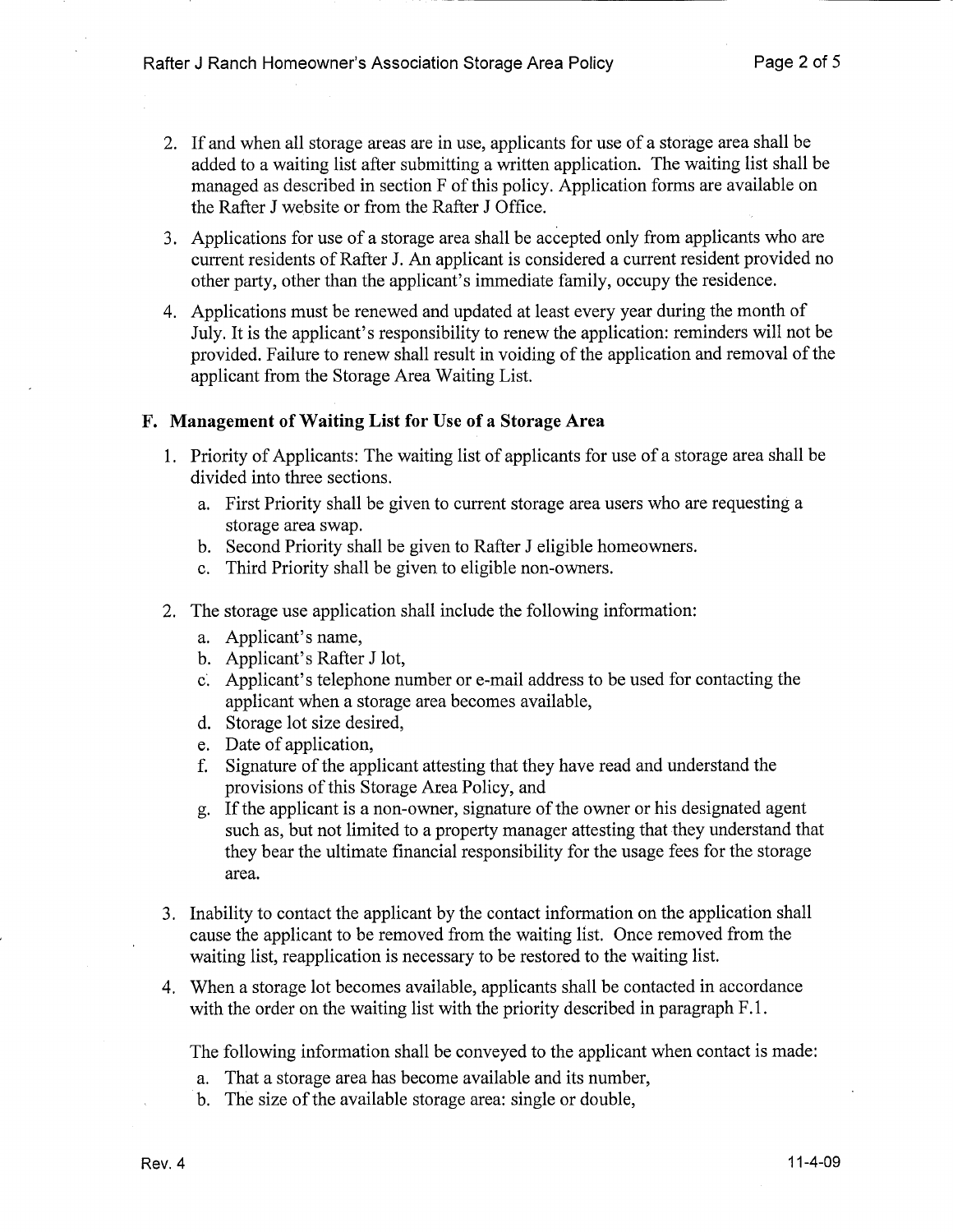- c. That the applicant has three (3) business days to notify the Rafter J Office as to whether to accept usage of the lot,
- d. That the applicant has one (1) calendar week from the date he/she verbally agrees to accept the use of a storage area to complete the Storage Agreement requirements of section G of this policy, and
- e. That the applicant will be removed from the waiting list if the applicant rejects usage of the storage area or fails to complete the requirements of section G within the previously stated time frames.
- 5. If contact with the applicant is successful but the applicant either a) rejects the storage area offered or b) does not complete the Storage Agreement requirements of section  $G$ ofthis policy, within the time frames specified above, then the applicant shall be removed from the waiting list. Contact of the next applicant on the list shall then be attempted.

Note: An applicant shall be considered to have been successfully contacted by a) speaking with the applicant, b) leaving a message with a person or on an automated message system, or c) transmitting an e-mail that does not result in a system message that the e-mail was undeliverable.

6. If contact with the applicant is not successful, the applicant shall be removed from the waiting list and contact of the next applicant on the list shall be attempted.

## G. Storage Agreement

- 1. A storage agreement document shall be completed by each new user of a storage area and fees specified in section I shall be collected by the Rafter J Homeowners Association office. Both actions are necessary for the storage agreement to be valid.
- 2. Non-owners who utilize a storage area do so only with the permission of either the homeowner of the lot occupied by the applicant or the homeowner's agent such as a property management company. The owner and agent, if applicable, shall ultimately be held responsible for the fees. Both the non-owner applicant and the homeowner or agent, shall be required to sign the storage agreement. Faxed signatures are acceptable. Non-owners must present a completed lease agreement or other proof of residency.
- 3. The names of other people who should be granted access to the storage site covered by the agreement shall be named on the agreement. This may be updated at any time by the original signer of the agreement. The lock combination shall be provided only to the applicant and those additional people listed on the agreement.

## H. Identification of Stored Items

An identification tag shall be provided to the user for affixing to each item stored in the storage area. The tags shall be marked in an indelible manner with the user's assigned storage area number by the Rafter J Office.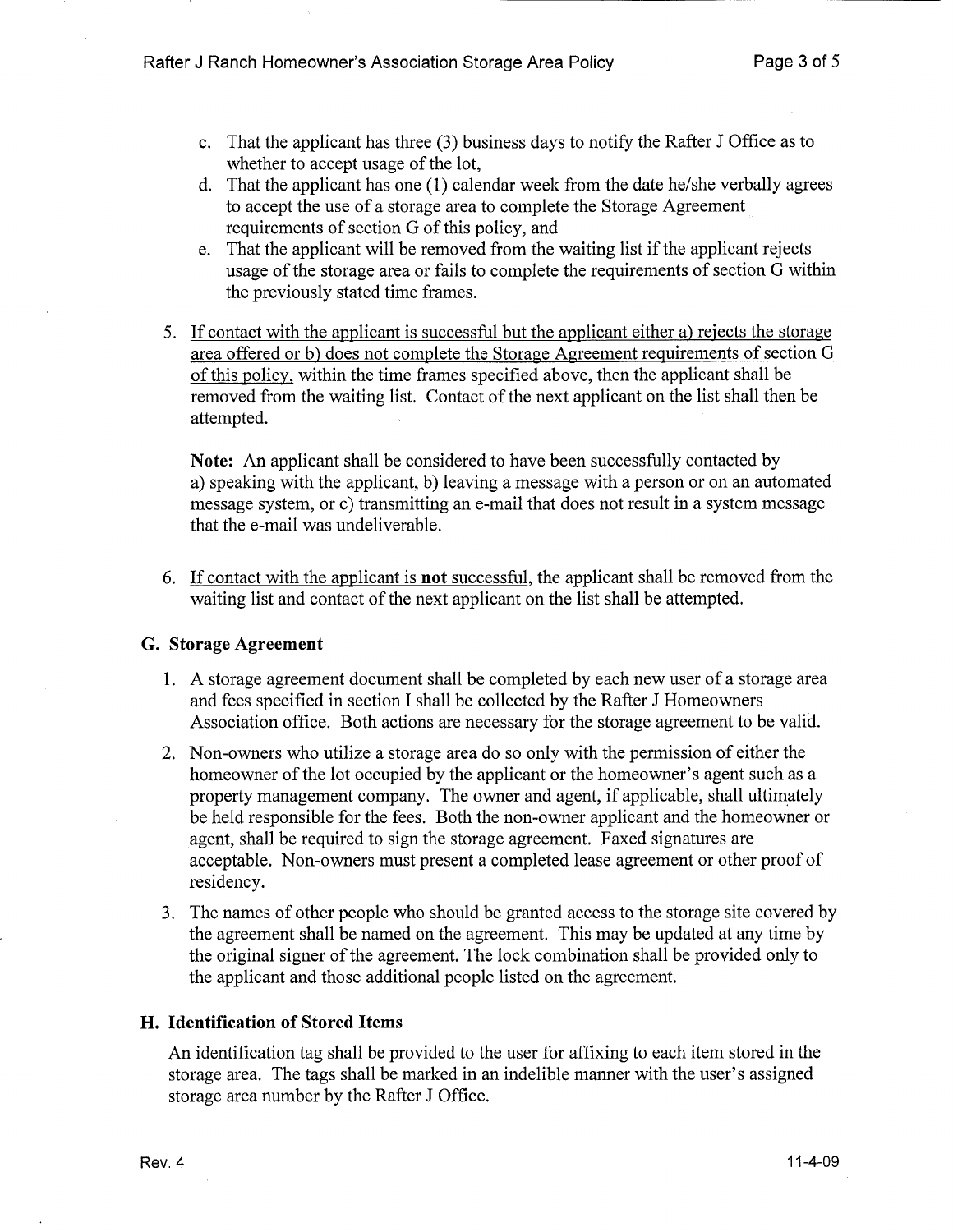## I. Storage Area Fees

- 1. Storage area fees shall normally be paid in advance for a minimum of six months corresponding to the halves of the fiscal year (i.e., July---December and January---June).
	- a. Storage Fees: Storage fees are promulgated via separate payment coupon sheets every 6 months or 12 months as needed to the user of the space.
	- b. Late Payment of Fees: Payments received after the  $15<sup>th</sup>$  of the month in which the payment is due shall result in an additional administrative assessment as established by the Administrative Fee Policy. An additional administrative assessment shall be made whenever a payment is due and is not paid in full. (Refer, also, to the provisions of paragraph J.2 regarding accounts not paid-up.)
- 2. If a storage area is vacated by a user prior to the end of a six-month period, a refund shall be provided to this user for the months that are not used. Users vacating on or before the  $15<sup>th</sup>$  of the month shall not be charged for that month. Users who assume use of a storage area on or after the  $16<sup>th</sup>$  of the month shall not be charged for that month.
- 3. Users who vacate usage of their storage area must notify the Rafter J Office of that fact in writing in order to terminate being assessed fees for use of the storage spot. Users shall be liable for all storage area usage fees until such written notification has been received by the Office as well as any Administrative Fees for late or non-payment of such fees. E-mail notification originating from the applicant's e-mail address on record at the Rafter J Office shall be acceptable written notification.

## J. Storage Area Security

- 1. The Storage Area shall be locked with a combination lock at all times the area is unattended.
- 2. The combination lock code shall be changed every six months on August 16 and February 16 and the new code provided to all applicants with currently paid-up accounts.
- 3. The Rafter J Office shall provide the lock code upon demand only to the applicant and other people who are named in a current Storage Agreement.
- 4. The combination lock code shall not be provided to anyone who is not a current user with a valid storage agreement in place. Anyone desiring access to the storage area who is not named on a current storage agreement for the purpose of removing an item shall be accompanied by someone knowing the code who shall a) open the lock to provide access, b) remain with the person granted access, insuring that the person removes only what is appropriate, and c) shall close and re-lock access to the storage area upon leaving. Under no circumstances shall an item be placed into storage by someone not named in a current Storage Agreement.